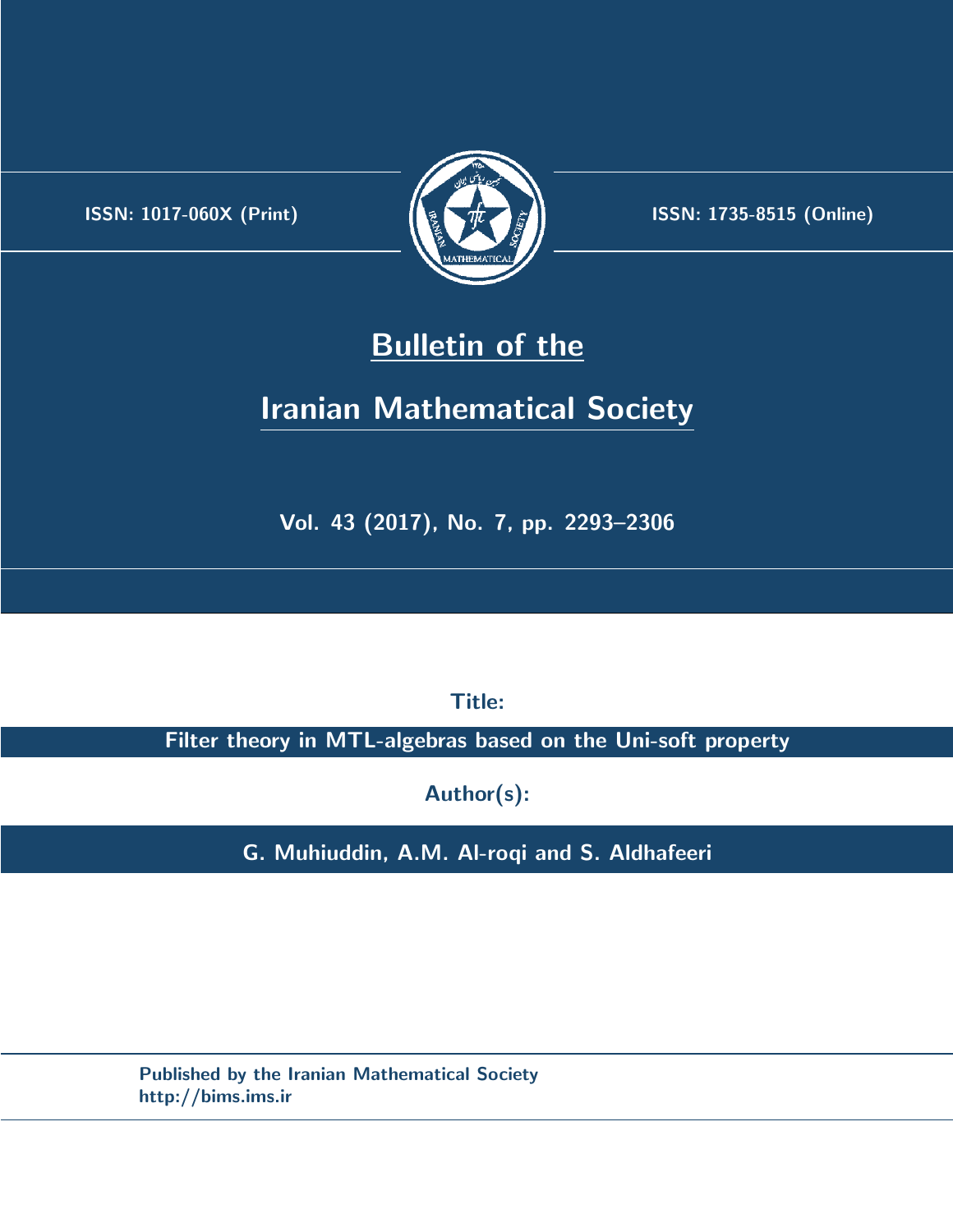Bull. Iranian Math. Soc. Vol. 43 (2017), No. 7, pp. 2293–2306 Online ISSN: 1735-8515

## **FILTER THEORY IN MTL-ALGEBRAS BASED ON THE UNI-SOFT PROPERTY**

G. MUHIUDDIN*∗*, A.M. AL-ROQI AND S. ALDHAFEERI

(Communicated by Hamid Mousavi)

Abstract. The notion of (Boolean) uni-soft filters in MTL-algebras is introduced, and several properties of them are investigated. Characterizations of (Boolean) uni-soft filters are discussed, and some (necessary and sufficient) conditions for a uni-soft filter to be Boolean are provided. The condensational property for a Boolean uni-soft filter is established. **Keywords:** MTL-algebras, (Boolean) filter, (Boolean) uni-soft filter. **MSC(2010):** Primary: 03G25; Secondary: 06D72, 06E25.

### 1. **Introduction**

To formalize the many-valued logics induced by continuous *t*-norms on the real unit interval [0*,* 1]*,* Hajek [[4\]](#page-14-0) introduced a very general many-valued logic, called Basic Logic. It is a well known fact that a *t*-norm has a residuum if and only if it is left-continuous, which shows that Basic Logic is not the most general *t*-norm based logic. In fact a logic weaker than Basic Logic, called Monoidal *t*-norm-based logic (MTL for short), was defined by Esteva and Godo in [[3\]](#page-14-1). The MTL is indeed the logic of left-continuous *t*-norms, and MTL-algebras are the algebraic counterpart of this logic.

To solve complicated problems in economics, engineering, and environment, we can not successfully use the classical methods because of various uncertainties which are typical for those problems. Uncertainties can not be handled using the traditional mathematical tools but may be dealt with using a wide range of existing theories such as probability theory, theory of (intuitionistic) fuzzy sets, theory of vague sets, theory of interval mathematics, and theory of rough sets. However, all of these theories have their own difficulties which are pointed out in [[7\]](#page-14-2). Maji et al. [\[6](#page-14-3)] and Molodtsov [[7](#page-14-2)] suggested that one reason

*⃝*c 2017 Iranian Mathematical Society

Article electronically published on December 30, 2017.

Received: 23 October 2016, Accepted: 7 March 2017.

*<sup>∗</sup>*Corresponding author.

<sup>2293</sup>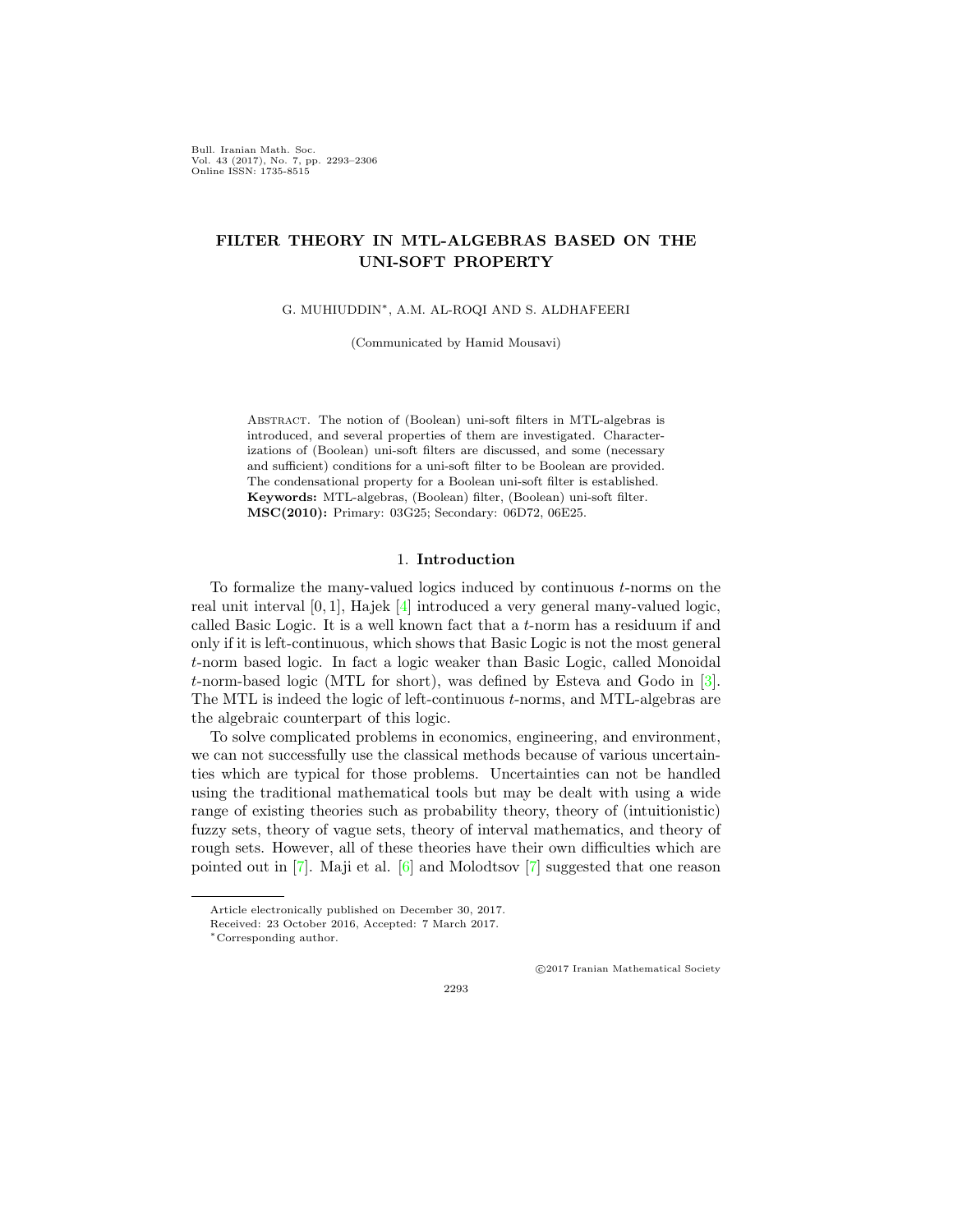for these difficulties may be due to the inadequacy of the parametrization tool of the theory.

To overcome these difficulties, Molodtsov [[7](#page-14-2)] introduced the concept of soft set as a new mathematical tool for dealing with uncertainties that is free from the difficulties that have troubled the usual theoretical approaches. Molodtsov pointed out several directions for the applications of soft sets. At present, works on the soft set theory are progressing rapidly. Maji et al. [[6](#page-14-3)] described the application of the soft set theory to a decision making problem. Also, Maji et al. [\[5](#page-14-4)] studied several operations on the theory of soft sets. Chen et al. [[2](#page-13-0)] presented a new definition of soft set parametrization reduction, and compared this definition with the related concept of attributes reduction in rough set theory.

In this paper, we introduce the notion of (Boolean) uni-soft filters in MTLalgebras, and investigate several properties of them. We discuss characterizations of (Boolean) uni-soft filters, and provide a necessary and sufficient condition for a uni-soft filter to be Boolean. We establish the condensational property for a Boolean uni-soft filter.

#### 2. **Preliminaries**

By a *residuated lattice* we shall mean a lattice

$$
L = (L, \leq, \land, \lor, \odot, \rightarrow, 0, 1)
$$

containing the least element 0 and the largest element 1*,* and endowed with two binary operations *⊙* (called *product*) and *→* (called *residuum*) such that

- *• ⊙* is associative, commutative and isotone.
- $(\forall x \in L)$   $(x \odot 1 = x)$ .
- The Galois correspondence holds, that is,

$$
(\forall x, y, z \in L) (x \odot y \leq z \iff x \leq y \to z).
$$

<span id="page-2-0"></span>In a residuated lattice, the following are true (see  $[8]$  $[8]$ ):

(2.1) 
$$
x \le y \Rightarrow x \rightarrow y = 1.
$$
  
\n(2.2) 
$$
0 \rightarrow x = 1, 1 \rightarrow x = x, x \rightarrow (y \rightarrow x) = 1.
$$
  
\n(2.3) 
$$
y \le (y \rightarrow x) \rightarrow x.
$$
  
\n(2.4) 
$$
x \rightarrow (y \rightarrow z) = (x \odot y) \rightarrow z = y \rightarrow (x \rightarrow z).
$$
  
\n(2.5) 
$$
x \rightarrow y \le (z \rightarrow x) \rightarrow (z \rightarrow y), x \rightarrow y \le (y \rightarrow z) \rightarrow (x \rightarrow z).
$$
  
\n(2.6) 
$$
y \le x \Rightarrow x \rightarrow z \le y \rightarrow z, z \rightarrow y \le z \rightarrow x.
$$
  
\n(2.7) 
$$
\left(\bigvee_{i \in \Gamma} y_i\right) \rightarrow x = \bigwedge_{i \in \Gamma} (y_i \rightarrow x).
$$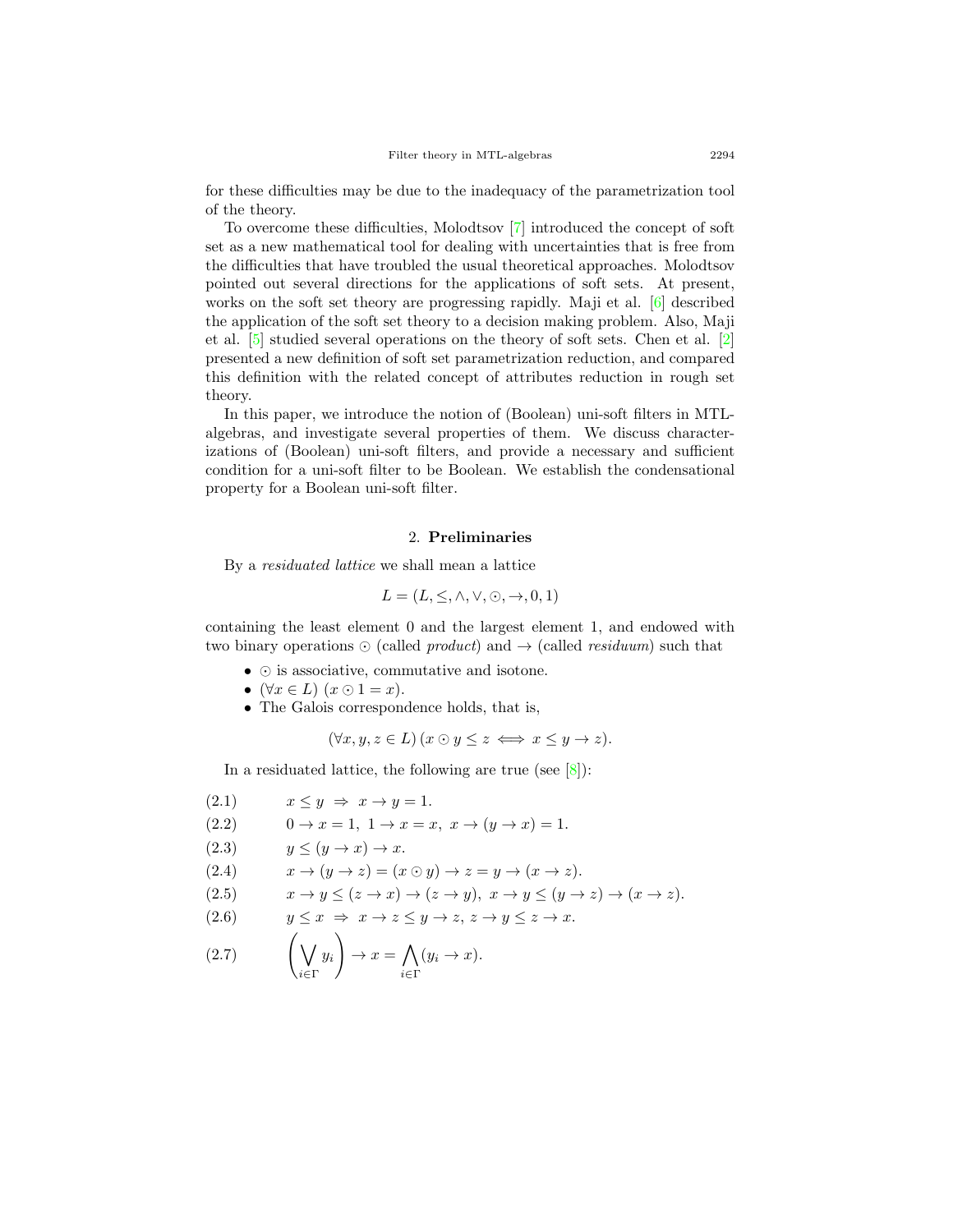We define  $x^* = \bigvee \{ y \in L \mid x \odot y = 0 \}$ , equivalently,  $x^* = x \rightarrow 0$ . Then

$$
0^* = 1, \ 1^* = 0, \ x \le x^{**}, \ x^* = x^{***}.
$$

Based on the H $a$ jek's results [[4\]](#page-14-0), and the axioms and provable formulas of MTL, Esteva and Godo [[3\]](#page-14-1) defined the so-called MTL-algebras corresponding to the MTL-logic in the following way.

**Definition 2.1.** An *MTL-algebra* is a residuated lattice  $L = (L, \leq, \land, \lor, \odot, \mathbb{R})$  $\rightarrow$ , 0, 1) satisfying the pre-linearity equation:

<span id="page-3-1"></span>
$$
(x \to y) \lor (y \to x) = 1.
$$

In an MTL-algebra, the following are true:

- (2.8)  $x \to (y \lor z) = (x \to y) \lor (x \to z).$
- (2.9)  $x \odot y \leq x \wedge y$ .

**Definition 2.2** ([\[3](#page-14-1)]). Let *L* be an MTL-algebra. A nonempty subset *F* of *L* is called a *filter* of *L* if it satisfies

- (b1)  $(\forall x, y \in F)$   $(x \odot y \in F)$ .
- (b2)  $(\forall x \in F)$   $(\forall y \in L)$   $(x \leq y \Rightarrow y \in F)$ .

Since *∧* is not definable from *⊙* and *→* in an MTL-algebra, one could consider that the further condition

(b3)  $(\forall x, y \in F)$   $(x \land y \in F)$ 

should be also required for a filter. However, the condition (b3) is indeed redundant because it is a consequence of (b1) and (b2). Namely, since  $x \odot y \leq$  $x \wedge y$ , if  $x, y \in F$  then  $x \odot y \in F$  and thus  $x \wedge y \in F$  as well.

<span id="page-3-0"></span>**Proposition 2.3.** *A nonempty subset F of an MTL-algebra L is a filter of L if and only if it satisfies:*

- (b4)  $1 \in F$ .
- (b5)  $(\forall x \in F)$   $(\forall y \in L)$   $(x \rightarrow y \in F \Rightarrow y \in F)$ .

A soft set theory, introduced by Molodtsov  $[7]$  $[7]$ , and Çağman et al.  $[1]$  $[1]$ , provided new definitions and various results.

In what follows, let *U* be an initial universe set and *L* be a set of parameters. Let  $P(U)$  denote the power set of *U* and  $A, B, C, \dots \subseteq L$ .

**Definition 2.4** ([\[1](#page-13-1), [7](#page-14-2)]). A *soft set*  $F_A$  of  $L$  (over  $U$ ) is defined to be the set of ordered pairs

$$
F_A := \left\{ \left( x, \tilde{f}_A(x) \right) : x \in L, \, \tilde{f}_A(x) \in P(U) \right\},\,
$$

where  $\tilde{f}_A : L \to P(U)$  satisfies  $\tilde{f}_A(x) = \emptyset$  for  $x \notin A$ .

For a soft set  $F_L$  of  $L$  (over  $U$ ), the set  $e_L(\tilde{f}_L;\tau) = \{x \in L \mid \tilde{f}_L(x) \subseteq \tau\}$  is called the  $\tau$ -exclusive set of  $F_L$ .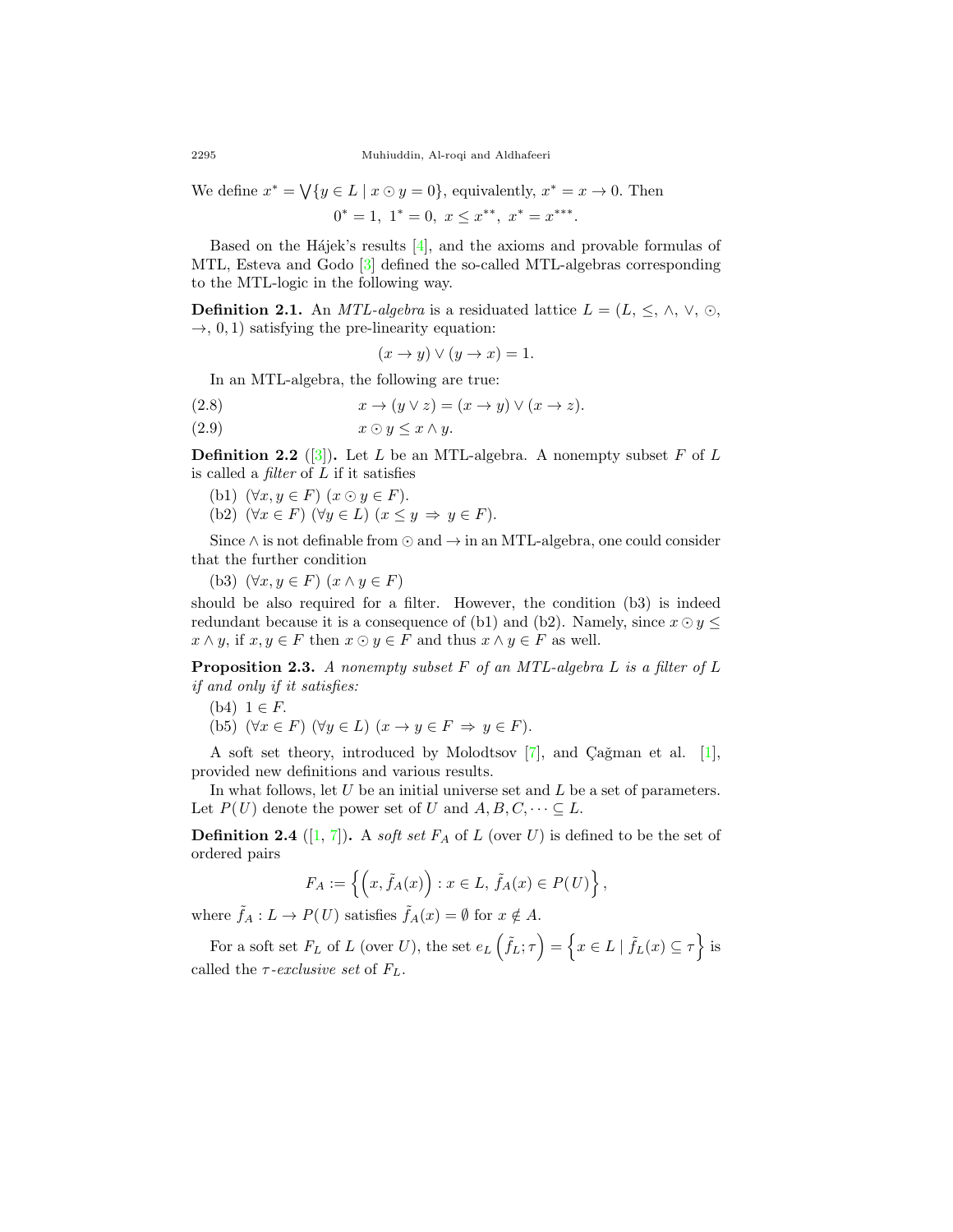#### 3. **Uni-soft filters**

In what follows let *L* denote an MTL-algebra unless otherwise specified.

**Definition 3.1.** A soft set  $F_L$  of  $L$  is called a *uni-soft filter* of  $L$  if it satisfies:

<span id="page-4-0"></span>(3.1) 
$$
(\forall x, y \in L) \left( \tilde{f}_L(x \odot y) \subseteq \tilde{f}_L(x) \cup \tilde{f}_L(y) \right), \text{ and}
$$

(3.2) 
$$
(\forall x, y \in L) \left( x \leq y \implies \tilde{f}_L(x) \supseteq \tilde{f}_L(y) \right).
$$

**Example 3.2.** Let  $L = [0, 1]$  and define a product  $\odot$  and a residuum  $\rightarrow$  on  $L$ as follows:

$$
x \odot y := \begin{cases} x \wedge y & \text{if } x + y > \frac{1}{2}, \\ 0 & \text{otherwise} \end{cases} x \to y := \begin{cases} 1 & \text{if } x \leq y, \\ (0.5 - x) \vee y & \text{if } x > y \end{cases}
$$

for all  $x, y \in L$ . Then *L* is an MTL-algebra. Let  $F_L$  be a soft set of *L* in which

$$
\tilde{f}_L(x) := \begin{cases} \tau_1 & \text{if } x \in (0.5, 1], \\ \tau_2 & \text{otherwise}, \end{cases}
$$

where  $\tau_1 \subsetneq \tau_2$  in  $P(U)$ . Then it is straightforward to verify that  $F_L$  is a uni-soft filter of *L.*

We prove the following characterizations for uni-soft filters.

<span id="page-4-2"></span>**Theorem 3.3.** *A soft set F<sup>L</sup> of L is a uni-soft filter of L if and only if it satisfies:*

<span id="page-4-1"></span>(3.3) 
$$
(\forall x \in L) \left(\tilde{f}_L(1) \subseteq \tilde{f}_L(x)\right), and
$$

(3.4) 
$$
(\forall x, y \in L) \left( \tilde{f}_L(y) \subseteq \tilde{f}_L(x) \cup \tilde{f}_L(x \to y) \right).
$$

*Proof.* Assume that  $F_L$  is a uni-soft filter of *L*. Since  $x \leq 1$  for all  $x \in L$ , it follows from ([3.2](#page-4-0)) that  $\hat{f}_L(1) \subseteq \hat{f}_L(x)$  for all  $x \in L$ . Since  $x \leq (x \to y) \to y$ , we have  $x \odot (x \rightarrow y) \leq y$  for all  $x, y \in L$  by the Galois correspondence. It follows from  $(3.2)$  $(3.2)$  $(3.2)$  and  $(3.1)$  $(3.1)$  $(3.1)$  that

$$
\tilde{f}_L(y) \subseteq \tilde{f}_L(x \odot (x \to y)) \subseteq \tilde{f}_L(x) \cup \tilde{f}_L(x \to y)
$$

for all  $x, y \in L$ .

Conversely, let  $F_L$  be a soft set of  $L$  which satisfy two conditions  $(3.3)$  and ([3.4\)](#page-4-1). Let  $x, y \in L$  be such that  $x \leq y$ . Then  $x \to y = 1$ , and so

$$
\tilde{f}_L(y)\subseteq \tilde{f}_L(x)\cup \tilde{f}_L(x\rightarrow y)=\tilde{f}_L(x)\cup \tilde{f}_L(1)=\tilde{f}_L(x),
$$

for all  $x \in L$ . This proves  $(3.2)$  $(3.2)$ . Using  $(2.4)$ , we know that

$$
x \to (y \to (x \odot y)) = (x \odot y) \to (x \odot y) = 1.
$$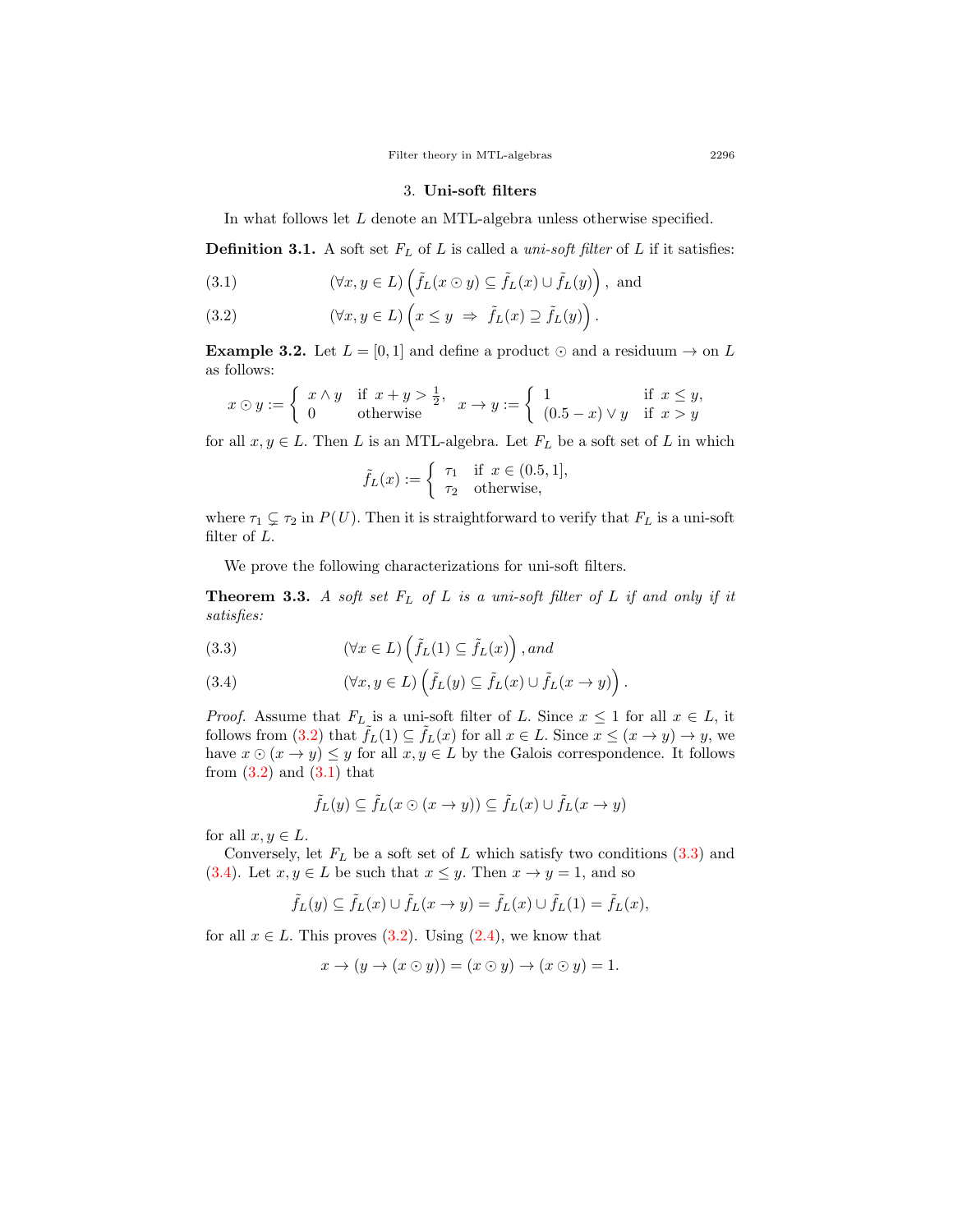Using  $(3.3)$  and  $(3.4)$ , we have

$$
\tilde{f}_L(x \odot y) \subseteq \tilde{f}_L(y) \cup \tilde{f}_L(y \to (x \odot y))
$$
  
\n
$$
\subseteq \tilde{f}_L(y) \cup (\tilde{f}_L(x) \cup \tilde{f}_L(x \to (y \to (x \odot y))))
$$
  
\n
$$
= \tilde{f}_L(y) \cup (\tilde{f}_L(x) \cup \tilde{f}_L(1))
$$
  
\n
$$
= \tilde{f}_L(x) \cup \tilde{f}_L(y)
$$

for all  $x, y \in L$ . Therefore,  $F_L$  is a uni-soft filter of  $L$ .

**Theorem 3.4.** *A soft set F<sup>L</sup> of L is a uni-soft filter of L if and only if it satisfies:*

<span id="page-5-0"></span>(3.5) 
$$
(\forall a, b, c \in L) \left( a \leq b \to c \implies \tilde{f}_L(c) \subseteq \tilde{f}_L(a) \cup \tilde{f}_L(b) \right).
$$

*Proof.* Assume that  $F_L$  is a uni-soft filter of *L*. Let  $a, b, c \in L$  be such that  $a \leq b \to c$ . Then  $\tilde{f}_L(a) \supseteq \tilde{f}_L(b \to c)$  by ([3.2](#page-4-0)), and so

$$
\tilde{f}_L(c) \subseteq \tilde{f}_L(b) \cup \tilde{f}_L(b \to c) \subseteq \tilde{f}_L(b) \cup \tilde{f}_L(a).
$$

Conversely, let  $F_L$  be a soft set of *L* satisfying [\(3.5\)](#page-5-0). Since  $x \leq x \to 1$  for all  $x \in L$ , it follows from  $(3.5)$  $(3.5)$  $(3.5)$  that

$$
\tilde{f}_L(1) \subseteq \tilde{f}_L(x) \cup \tilde{f}_L(x) = \tilde{f}_L(x)
$$

for all  $x \in L$ . Since  $x \to y \leq x \to y$  for all  $x, y \in L$ , we have

$$
\tilde{f}_L(y) \subseteq \tilde{f}_L(x) \cup \tilde{f}_L(x \to y)
$$

for all  $x, y \in L$ . Therefore  $F_L$  is a uni-soft filter of *L* by Theorem [3.3](#page-4-2). □

**Corollary 3.5.** *A soft set F<sup>L</sup> of L is a uni-soft filter of L if and only if it satisfies*

(3.6) 
$$
\tilde{f}_L(x) \subseteq \bigcup_{k=1}^n \tilde{f}_L(a_k)
$$

*whenever*  $a_n \to (\cdots \to (a_2 \to (a_1 \to x)) \cdots) = 1$  *for any*  $a_1, a_2, \cdots, a_n \in L$ .

*Proof.* It can be easily checked by induction on  $n$ . □

**Theorem 3.6.** For a filter  $F$  of  $L$  and  $a \in L$ , let  $F_L$  be a soft set of  $L$  defined *by*

$$
\tilde{f}_L(x) := \begin{cases} \tau_1 & \text{if } x \in \{z \in L \mid a \vee z \in F\}, \\ \tau_2 & \text{otherwise,} \end{cases}
$$

*for all*  $x \in L$  *where*  $\tau_1 \subsetneq \tau_2$  *in*  $P(U)$ *. Then*  $F_L$  *is a uni-soft filter of*  $L$ *.*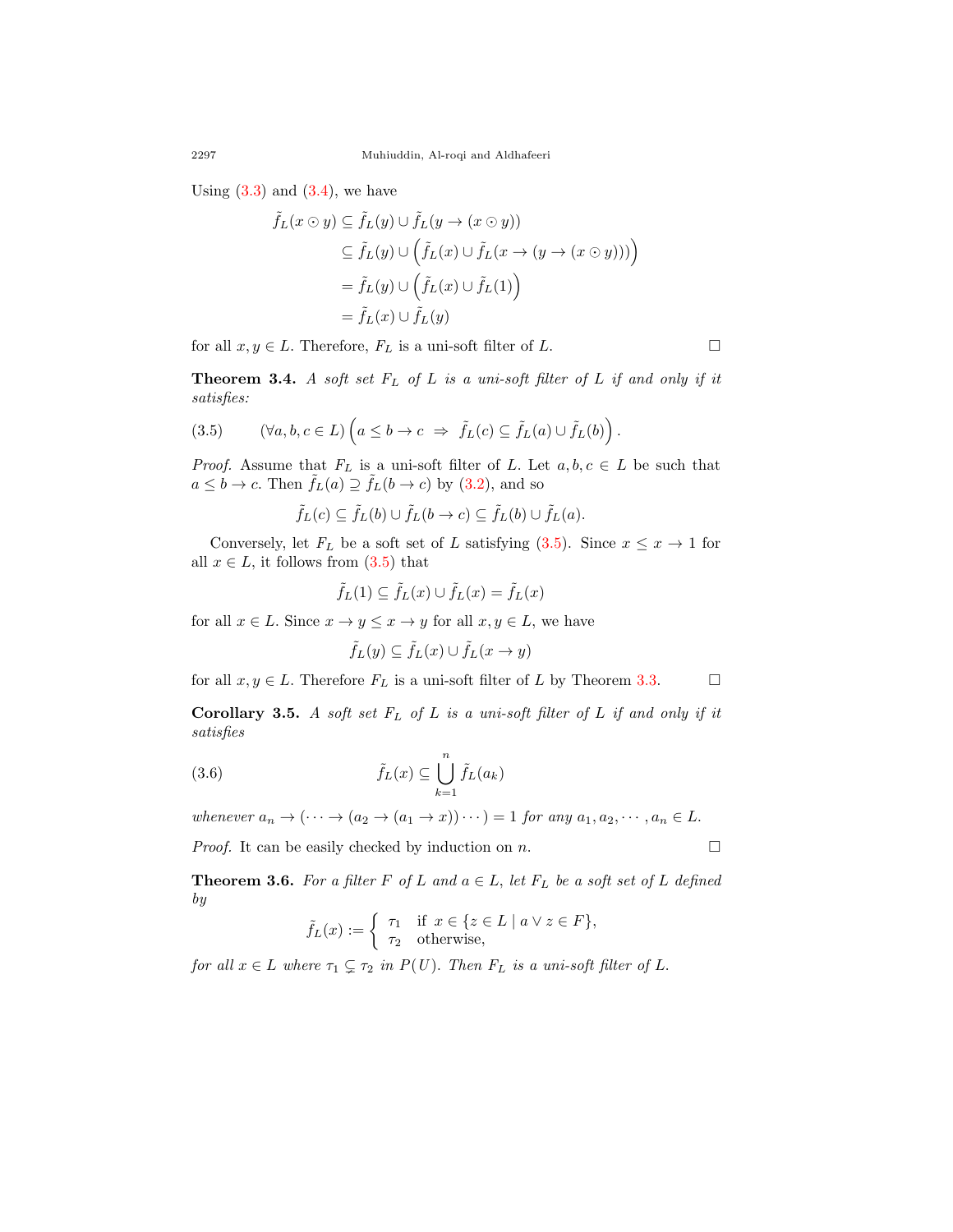*Proof.* Since  $a \vee 1 \in F$ , we have  $1 \in \{z \in L \mid a \vee z \in F\}$  and so  $\tilde{f}_L(1) = \tau_1 \subseteq$ *f*<sup>*L*</sup>(*x*) for all *x* ∈ *L*. Now if *y* ∈ {*z* ∈ *L* | *a*  $\vee$  *z* ∈ *F*}, then clearly

$$
\tilde{f}_L(y) = \tau_1 \subseteq \tilde{f}_L(x) \cup \tilde{f}_L(x \to y).
$$

Suppose that  $y \notin \{z \in L \mid a \vee z \in F\}$ . Then at least one of *x* and  $x \to y$  does not belong to  $\{z \in L \mid a \vee z \in F\}$ . Hence

$$
\tilde{f}_L(y) = \tau_2 = \tilde{f}_L(x) \cup \tilde{f}_L(x \to y),
$$

and therefore  $F_L$  is a uni-soft filter of *L* by Theorem [3.3.](#page-4-2) □

<span id="page-6-0"></span>**Theorem 3.7.** *A soft set F<sup>L</sup> of L is a uni-soft filter of L if and only if the nonempty*  $\tau$ -exclusive set  $e_L(\tilde{f}_L; \tau)$  is a filter of *L* for all  $\tau \in P(U)$ .

*Proof.* Suppose that  $F_L$  is a uni-soft filter of *L*. Let  $\tau \in P(U)$  be such that  $e_L(\tilde{f}_L;\tau) \neq \emptyset$ . Then there exists an  $a \in e_L(\tilde{f}_L;\tau)$ , and so  $\tilde{f}_L(a) \subseteq \tau$ . It follows from ([3.3](#page-4-1)) that  $\tau \supseteq \tilde{f}_L(a) \supseteq \tilde{f}_L(1)$ *.* Thus  $1 \in e_L(\tilde{f}_L; \tau)$ *.* Let  $x, y \in L$ be such that  $x \to y \in e_L(\tilde{f}_L; \tau)$  and  $x \in e_L(\tilde{f}_L; \tau)$ . Then  $\tilde{f}_L(x \to y) \subseteq \tau$  and  $f_L(x) \subseteq \tau$ . It follows from ([3.4](#page-4-1)) that

$$
\tau \supseteq \tilde{f}_L(x \to y) \cup \tilde{f}_L(x) \supseteq \tilde{f}_L(y),
$$

that is,  $y \in e_L(\tilde{f}_L; \tau)$ . Thus  $e_L(\tilde{f}_L; \tau) \neq \emptyset$  is a filter of *L* by Proposition [2.3.](#page-3-0)

Conversely, assume that the nonempty  $\tau$ -exclusive set  $e_L(\tilde{f}_L;\tau)$  is a filter of L for all  $\tau \in P(U)$ . For any  $x \in L$ , let  $\tilde{f}_L(x) = \tau$ . Then  $x \in e_L(\tilde{f}_L; \tau)$ . Since  $e_L(\tilde{f}_L;\tau)$  is a filter of L, we have  $1 \in e_L(\tilde{f}_L;\tau)$  and so  $\tilde{f}_L(x) = \tau \supseteq \tilde{f}_L(1)$ . For any  $x, y \in L$ , let  $\tilde{f}_L(x \to y) \cup \tilde{f}_L(x) = \tau$ . Then  $x \to y \in e_L(\tilde{f}_L; \tau)$  and  $x \in e_L(\tilde{f}_L; \tau)$ . It follows from (b5) that  $y \in e_L(\tilde{f}_L; \tau)$ . Hence,  $\tilde{f}_L(y) \subseteq \tau =$  $\tilde{f}_L(x \to y) \cup \tilde{f}_L(x)$ . Therefore,  $F_L$  is a uni-soft filter of *L* by Theorem [3.3.](#page-4-2) □

**Theorem 3.8.** *If F<sup>L</sup> is a uni-soft filter of L, then the set*

$$
\Omega_a := \{ x \in L \mid \tilde{f}_L(x) \subseteq \tilde{f}_L(a) \}
$$

*is a filter of*  $L$  *for every*  $a \in L$ .

*Proof.* Since  $\tilde{f}_L(1) \subseteq \tilde{f}_L(a)$  for all  $a \in L$ . we have  $1 \in \Omega_a$ . Let  $x, y \in L$  be such that  $x \in \Omega_a$  and  $x \to y \in \Omega_a$ . Then  $f_L(a) \supseteq f_L(x)$  and  $f_L(a) \supseteq f_L(x \to y)$ . Since  $F_L$  is a uni-soft filter of  $L$ , it follows from  $(3.4)$  $(3.4)$  $(3.4)$  that

$$
\tilde{f}_L(y) \subseteq \tilde{f}_L(x) \cup \tilde{f}_L(x \to y) \subseteq \tilde{f}_L(a)
$$

so  $y \in \Omega_a$ . Hence  $\Omega_a$  is a filter of *L* by Proposition [2.3.](#page-3-0)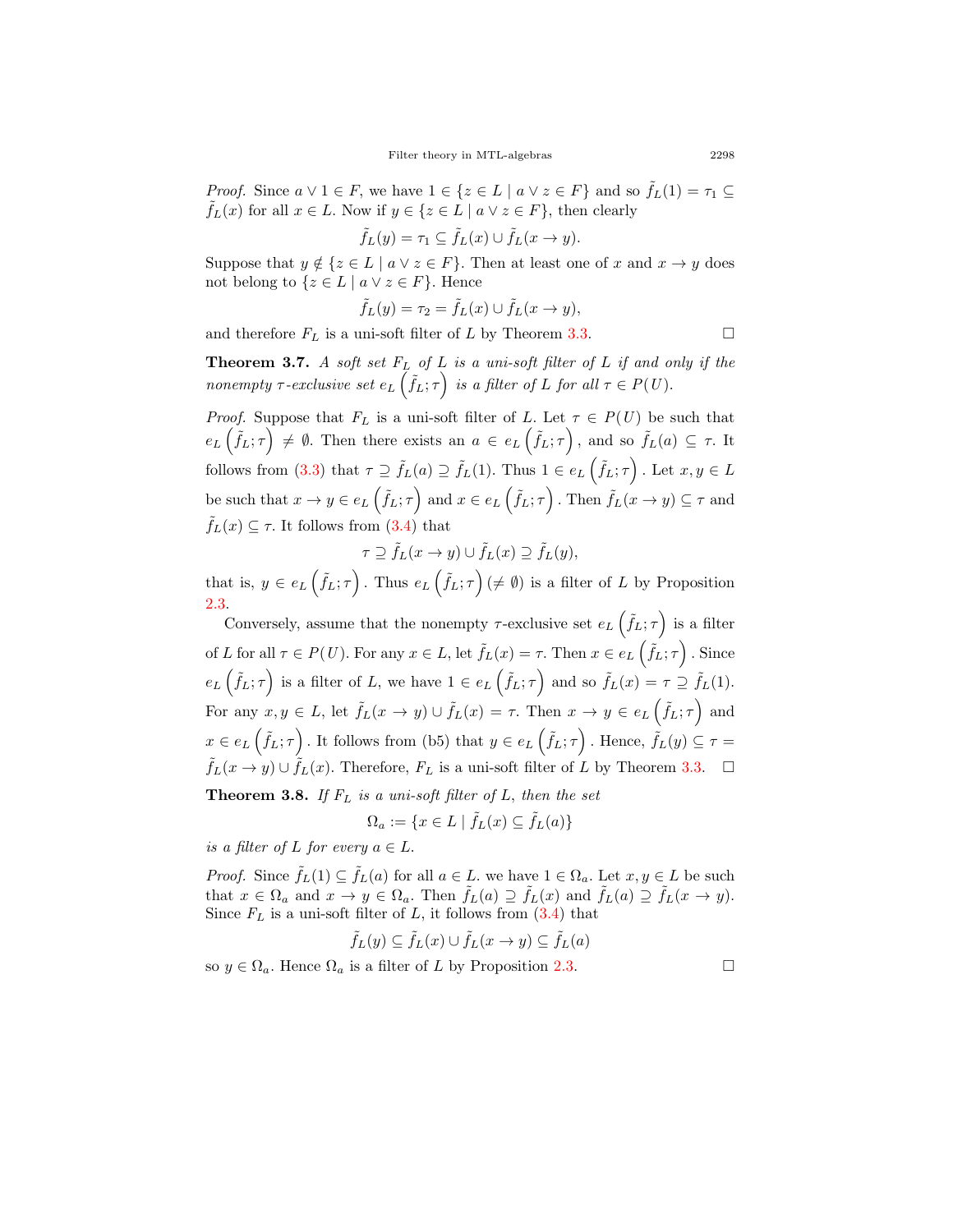**Theorem 3.9.** *Let*  $a \in L$  *and let*  $F_L$  *be a soft set of*  $L$ *. Then* 

(1) *If*  $\Omega_a$  *is a filter of L, then*  $F_L$  *satisfies the following implication for all*  $x, y \in L$ *:* 

$$
(3.7) \quad \tilde{f}_L(a) \supseteq \tilde{f}_L(x \to y) \cup \tilde{f}_L(x) \Rightarrow y \in \Omega_a, \, i.e., \tilde{f}_L(y) \subseteq \tilde{f}_L(a).
$$

<span id="page-7-0"></span>(2) If  $F_L$  *satisfies* [\(3.3](#page-4-1)) *and* ([3.7](#page-7-0))*, then*  $\Omega_a$  *is a filter of L*.

*Proof.* (1) Assume that  $\Omega_a$  is a filter of *L*. Let  $x, y \in L$  be such that

$$
\tilde{f}_L(a) \supseteq \tilde{f}_L(x \to y) \cup \tilde{f}_L(x).
$$

Then  $x \to y \in \Omega_a$  and  $x \in \Omega_a$ . Using (b5), we have  $y \in \Omega_a$ , i.e.,  $\tilde{f}_L(y) \subseteq \tilde{f}_L(a)$ .

(2) Suppose that  $\tilde{f}_L$  satisfies [\(3.3\)](#page-4-1) and ([3.7\)](#page-7-0). From [\(3.3](#page-4-1)) it follows that  $1 \in \Omega_a$ . Let  $x, y \in L$  be such that  $x \in \Omega_a$  and  $x \to y \in \Omega_a$ . Then

$$
\tilde{f}_L(a) \supseteq \tilde{f}_L(x)
$$
 and  $\tilde{f}_L(a) \supseteq \tilde{f}_L(x \to y)$ ,

which imply that  $\tilde{f}_L(a) \supseteq \tilde{f}_L(x) \cup \tilde{f}_L(x \to y)$ . Thus  $y \in \Omega_a$  by ([3.7](#page-7-0)). Therefore,  $\Omega_a$  is a filter of *L* by Proposition [2.3](#page-3-0). □

<span id="page-7-1"></span>**Theorem 3.10.** *Let F<sup>L</sup> be a uni-soft filter of L. Then the following are equivalent for all x, y, z in L:*

- $(1)$   $\tilde{f}_L(x \to z) \subseteq \tilde{f}_L(x \to (y \to z)) \cup \tilde{f}_L(x \to y).$ (2)  $\tilde{f}_L(x \to y) \subseteq \tilde{f}_L(x \to (x \to y)).$
- $(3)$   $\tilde{f}_L((x \to y) \to (x \to z)) \subseteq \tilde{f}_L(x \to (y \to z)).$

*Proof.* (1)  $\Rightarrow$  (2). Suppose that  $F_L$  satisfies the condition (1). Taking  $z = y$ and  $y = x$  in (1) and using  $(3.3)$  $(3.3)$ , we have

$$
\tilde{f}_L(x \to y) \subseteq \tilde{f}_L(x \to (x \to y)) \cup \tilde{f}_L(x \to x)
$$

$$
= \tilde{f}_L(x \to (x \to y)) \cup \tilde{f}_L(1)
$$

$$
= \tilde{f}_L(x \to (x \to y))
$$

 $(2) \Rightarrow (3)$ . Suppose that  $F_L$  satisfies the condition  $(2)$  and let  $x, y, z \in L$ . Since

$$
x \to (y \to z) \le x \to ((x \to y) \to (x \to z)),
$$

it follows from  $(2.4)$ ,  $(2)$  and  $(3.2)$  that

$$
\tilde{f}_L((x \to y) \to (x \to z)) = \tilde{f}_L(x \to ((x \to y) \to z))
$$
  

$$
\subseteq \tilde{f}_L(x \to (x \to ((x \to y) \to z)))
$$
  

$$
= \tilde{f}_L(x \to ((x \to y) \to (x \to z)))
$$
  

$$
\subseteq \tilde{f}_L(x \to (y \to z)).
$$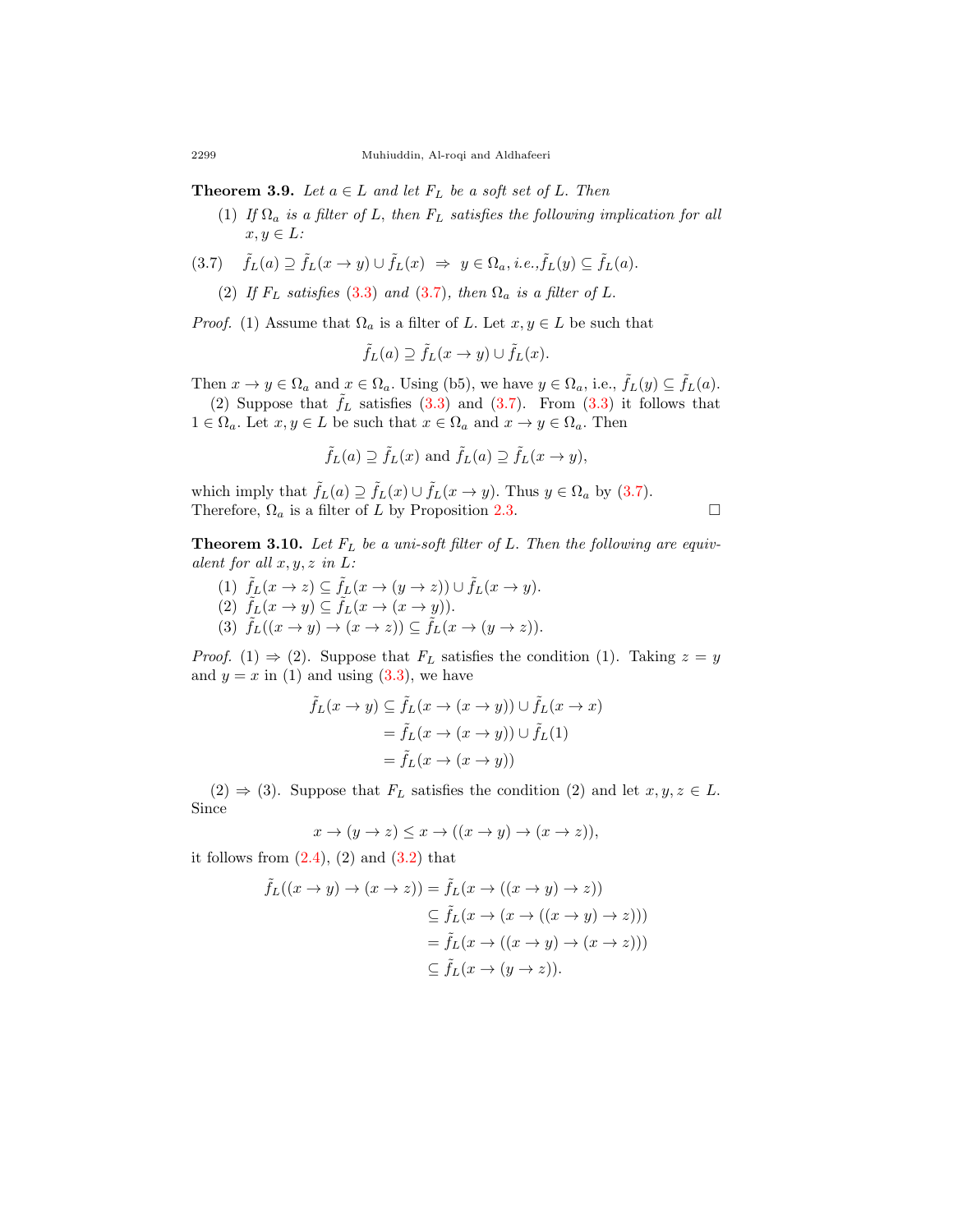$(3) \Rightarrow (1)$ . If  $F_L$  satisfies the condition  $(3)$ , then

$$
\tilde{f}_L(x \to z) \subseteq \tilde{f}_L((x \to y) \to (x \to z)) \cup \tilde{f}_L(x \to y)
$$

$$
\subseteq \tilde{f}_L(x \to (y \to z)) \cup \tilde{f}_L(x \to y)
$$

This completes the proof.  $\Box$ 

**Theorem 3.11.** For a fixed element  $a \in L$ , let  $F_L^a$  be a soft set of  $L$  defined by

$$
\tilde{f}_L^a(x) := \begin{cases} \tau_1 & \text{if } a \le x, \\ \tau_2 & \text{otherwise,} \end{cases}
$$

*where*  $\tau_1 \subsetneq \tau_2$  *in*  $P(U)$ *. Then*  $F_L^a$  *is a uni-soft filter of L if and only if it satisfies the following implication:*

(3.8) 
$$
(\forall x, y \in L) (a \le y \to x, a \le y \Rightarrow a \le x).
$$

*Proof.* Assume that  $F_L^a$  is a uni-soft filter of *L* and let  $x, y \in L$  be such that  $a \leq y \to x$  and  $a \leq y$ . Then  $\tilde{f}_L^a(y \to x) = \tau_1 = \tilde{f}_L^a(y)$ , and thus

<span id="page-8-0"></span>
$$
\tilde{f}_L^a(x) \subseteq \tilde{f}_L^a(y \to x) \cup \tilde{f}_L^a(y) = \tau_1
$$

which implies that  $\tilde{f}_L^a(x) = \tau_1$  and so  $a \leq x$ .

Conversely, suppose that  $(3.8)$  $(3.8)$  holds. Note that  $e_L\left(\tilde{f}_L^a;\tau_2\right) = L$  and

$$
e_L\left(\tilde{f}_L^a; \tau_1\right) = \{x \in L \mid a \le x\}.
$$

Obviously,  $1 \in e_L(\tilde{f}_L^a; \tau_1)$ . Let  $x, y \in L$  be such that  $x \in e_L(\tilde{f}_L^a; \tau_1)$  and  $x \to y \in e_L(\tilde{f}_L^a; \tau_1)$ . Then  $a \leq x$  and  $a \leq x \to y$ , which imply from [\(3.8\)](#page-8-0) that  $a \leq y$ , that is,  $y \in e_L(\tilde{f}_L^a; \tau_1)$ . Hence,  $e_L(\tilde{f}_L^a; \tau_1)$  is a filter of L. By Theorem [3.7,](#page-6-0)  $F_L^a$  is a uni-soft filter of *L*.

**Definition 3.12.** A uni-soft filter *F<sup>L</sup>* of *L* is said to be *Boolean* if it satisfies the following identity

(3.9) 
$$
(\forall x \in L) \left( \tilde{f}_L(x \vee x^*) = \tilde{f}_L(1) \right).
$$

<span id="page-8-2"></span>**Theorem 3.13.** *Every Boolean uni-soft filter F<sup>L</sup> of L satisfies the following inclusion for all*  $x, y, z \in L$ *:* 

(3.10) 
$$
\tilde{f}_L(x \to z) \subseteq \tilde{f}_L(x \to (z^* \to y)) \cup \tilde{f}_L(y \to z).
$$

*Proof.* Using [\(2.5](#page-2-0)), we have

<span id="page-8-1"></span>
$$
y \to z \le (z^* \to y) \to (z^* \to z) \le (x \to (z^* \to y)) \to (x \to (z^* \to z)).
$$

It follows from ([3.2\)](#page-4-0) that

$$
\tilde{f}_L(y \to z) \supseteq \tilde{f}_L((x \to (z^* \to y)) \to (x \to (z^* \to z)))
$$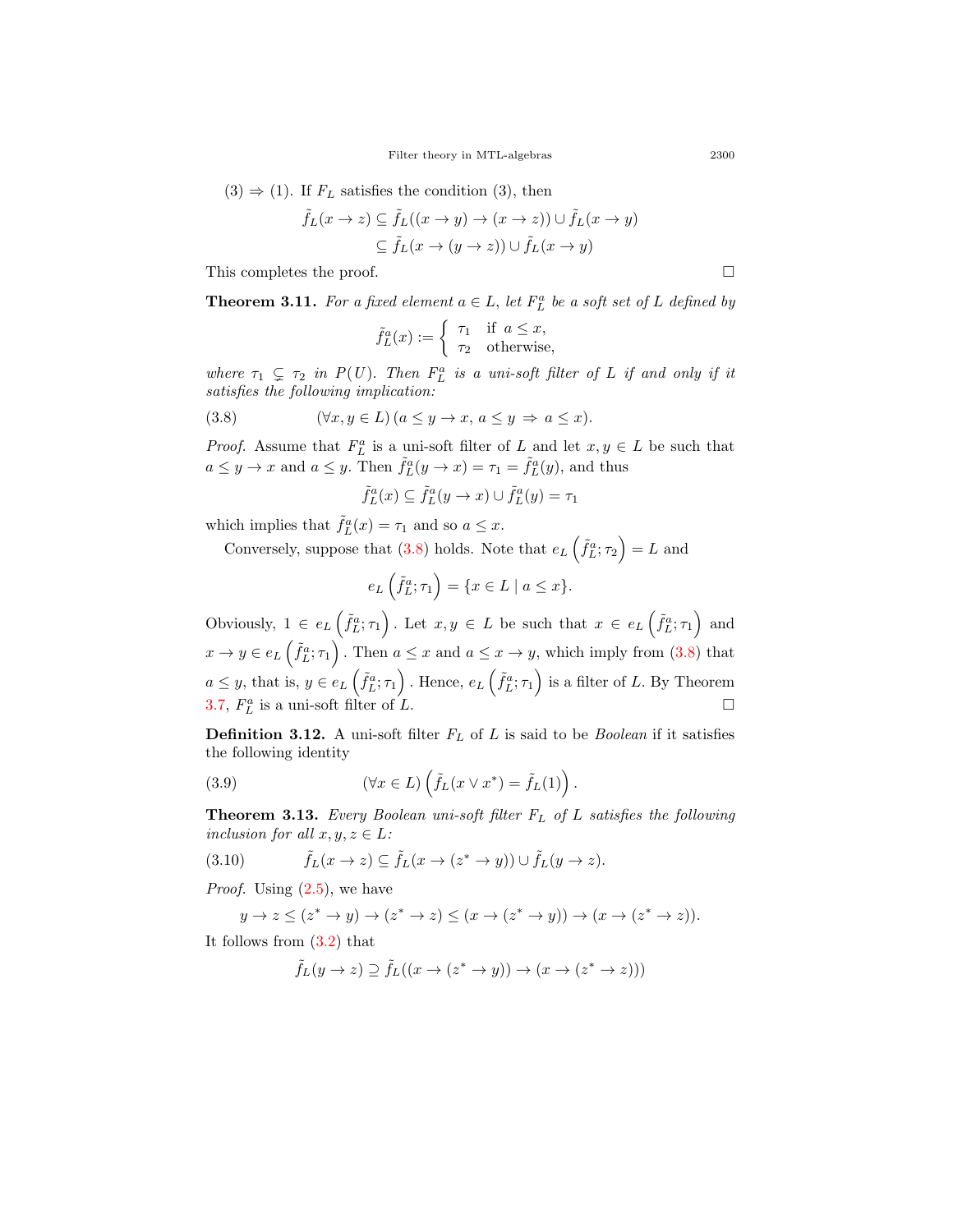so from ([3.4](#page-4-1)) that

$$
\tilde{f}_L(x \to (z^* \to z)) \subseteq \tilde{f}_L(x \to (z^* \to y)) \cup \tilde{f}_L((x \to (z^* \to y)))
$$

$$
\to (x \to (z^* \to z)))
$$

$$
\subseteq \tilde{f}_L(x \to (z^* \to y)) \cup \tilde{f}_L(y \to z).
$$

Since

$$
z^* \vee z = ((z^* \to z) \to z) \wedge ((z \to z^*) \to z^*) \leq (z^* \to z) \to z,
$$

we have  $\tilde{f}_L((z^* \to z) \to z) \subseteq \tilde{f}_L(z^* \vee z) = \tilde{f}_L(1)$ *.* Since

$$
x \to (z^* \to z) \le ((z^* \to z) \to z) \to (x \to z),
$$

it follows from [\(3.2\)](#page-4-0) that

$$
\tilde{f}_L(x \to (z^* \to z)) \supseteq \tilde{f}_L(((z^* \to z) \to z) \to (x \to z)).
$$

Thus

$$
\tilde{f}_L(x \to z) \subseteq \tilde{f}_L((z^* \to z) \to z) \cup \tilde{f}_L(((z^* \to z) \to z) \to (x \to z))
$$
  

$$
\subseteq \tilde{f}_L(1) \cup \tilde{f}_L(x \to (z^* \to z))
$$
  

$$
= \tilde{f}_L(x \to (z^* \to z))
$$
  

$$
\subseteq \tilde{f}_L(x \to (z^* \to y)) \cup \tilde{f}_L(y \to z),
$$

for all  $x, y, z \in L$ . This completes the proof.  $\Box$ 

We provide a necessary and sufficient condition for a uni-soft filter to be Boolean.

<span id="page-9-1"></span>**Theorem 3.14.** *If a uni-soft filter F<sup>L</sup> of L satisfies the following inclusion*

(3.11) 
$$
(\forall x, y \in L) \left( \tilde{f}_L(x) \subseteq \tilde{f}_L((x \to y) \to x) \right),
$$

*then it is Boolean.*

*Proof.* Using  $(2.2)$ ,  $(2.4)$  $(2.4)$  and  $(2.5)$  $(2.5)$ , we have

<span id="page-9-0"></span>
$$
1 = x \rightarrow ((x^* \rightarrow x) \rightarrow x)
$$
  
\n
$$
\leq ((x^* \rightarrow x) \rightarrow x)^* \rightarrow x^*
$$
  
\n
$$
\leq (x^* \rightarrow x) \rightarrow (((x^* \rightarrow x) \rightarrow x)^* \rightarrow x)
$$
  
\n
$$
= ((x^* \rightarrow x) \rightarrow x)^* \rightarrow ((x^* \rightarrow x) \rightarrow x)
$$
  
\n
$$
= (((x^* \rightarrow x) \rightarrow x) \rightarrow 0) \rightarrow ((x^* \rightarrow x) \rightarrow x).
$$

It follows from  $(3.2)$  $(3.2)$ ,  $(3.3)$  $(3.3)$  $(3.3)$  and  $(3.11)$  $(3.11)$  $(3.11)$  that

$$
\tilde{f}_L((x^* \to x) \to x) \subseteq \tilde{f}_L(((x^* \to x) \to x) \to 0) \to ((x^* \to x) \to x))
$$
  

$$
\subseteq \tilde{f}_L(1).
$$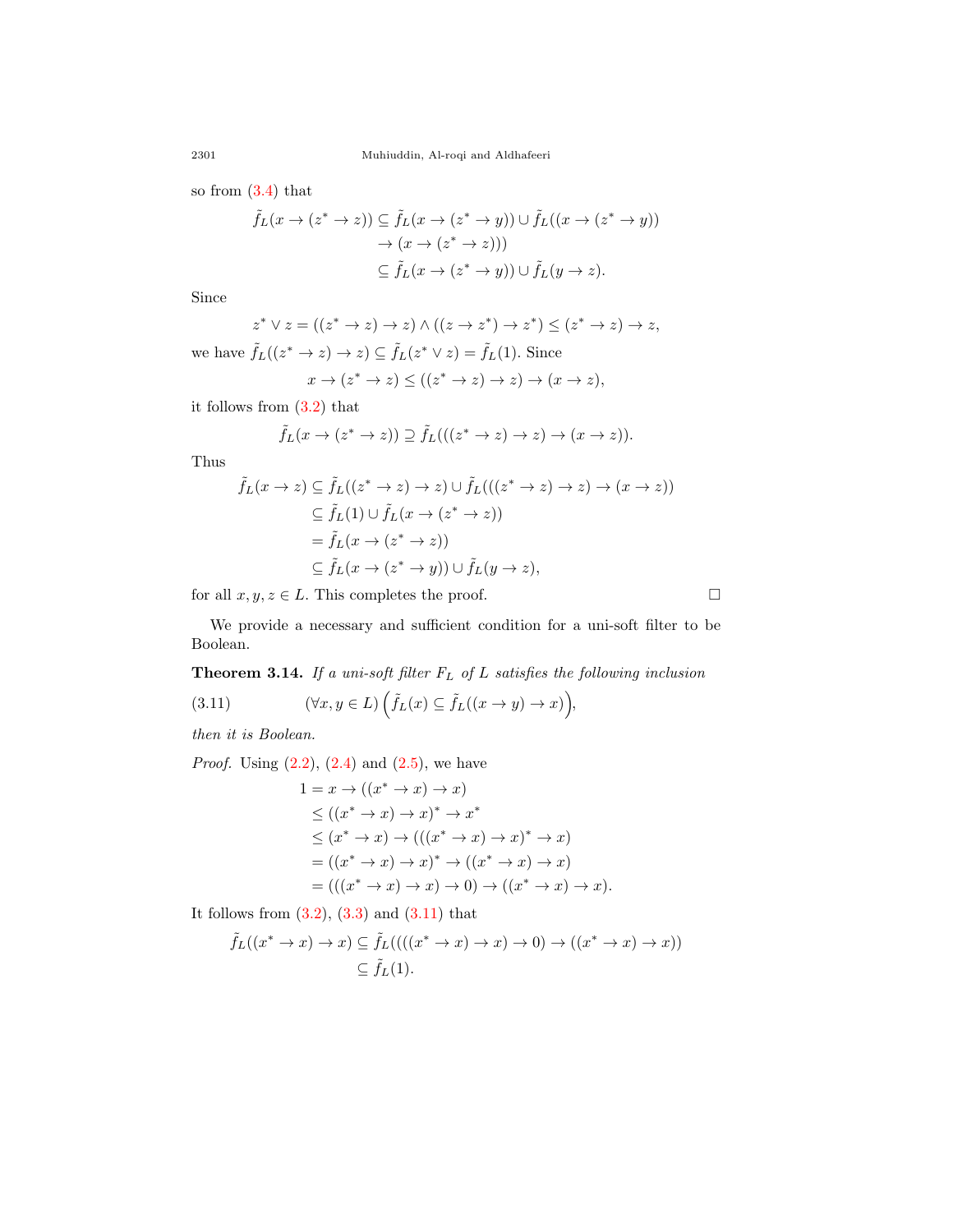so that 
$$
\tilde{f}_L((x^* \to x) \to x) = \tilde{f}_L(1)
$$
. Using (2.7) and (2.8), since  
\n
$$
(x^* \to x) \to x \le ((x^* \to x) \to x) \lor ((x^* \to x) \to x^*)
$$
\n
$$
= (x^* \to x) \to (x \lor x^*)
$$
\n
$$
= (1 \land (x^* \to x)) \to (x \lor x^*)
$$
\n
$$
= ((x \to x) \land (x^* \to x)) \to (x \lor x^*)
$$
\n
$$
= ((x \lor x^*) \to x) \to (x \lor x^*),
$$

we get

$$
\tilde{f}_L(1) = \tilde{f}_L((x^* \to x) \to x)
$$
  
\n
$$
\supseteq \tilde{f}_L(((x \lor x^*) \to x) \to (x \lor x^*))
$$
  
\n
$$
\supseteq \tilde{f}_L(x \lor x^*),
$$

and so  $\tilde{f}_L(x \vee x^*) = \tilde{f}_L(1)$ . Therefore,  $F_L$  is Boolean.  $\Box$ 

<span id="page-10-1"></span>**Theorem 3.15.** *If a uni-soft filter F<sup>L</sup> of L satisfies the condition* ([3.10](#page-8-1))*, then it satisfies the condition* [\(3.11\)](#page-9-0)*.*

*Proof.* Since  $(x \to y) \to x \leq x^* \to x$ , it follows from  $(3.2)$  $(3.2)$  and  $(3.10)$  $(3.10)$  $(3.10)$  and  $(3.3)$  $(3.3)$  $(3.3)$ that

$$
\tilde{f}_L(x) = \tilde{f}_L(1 \to x)
$$
\n
$$
\subseteq \tilde{f}_L(1 \to (x^* \to x^*)) \cup \tilde{f}_L(x^* \to x)
$$
\n
$$
\subseteq \tilde{f}_L(1) \cup \tilde{f}_L((x \to y) \to x)
$$
\n
$$
= \tilde{f}_L((x \to y) \to x)
$$

for all  $x, y \in L$ . Hence,  $F_L$  satisfies the condition [\(3.11\)](#page-9-0). □

**Corollary 3.16.** *Every uni-soft filter F<sup>L</sup> of L satisfying the condition* ([3.10](#page-8-1)) *is Boolean.*

**Theorem 3.17.** *If a uni-soft filter F<sup>L</sup> of L satisfies* ([3.11\)](#page-9-0)*, then it satisfies the following inclusion for all*  $x, y, z \in L$ *:* 

(3.12) 
$$
\tilde{f}_L(x \to z) \subseteq \tilde{f}_L(x \to (y \to z)) \cup \tilde{f}_L(x \to y).
$$

*Proof.* Since  $x \to (y \to z) = y \to (x \to z) \leq (x \to y) \to (x \to (x \to z))$ , it follows from [\(3.2\)](#page-4-0) that

<span id="page-10-0"></span>
$$
\tilde{f}_L(x \to (y \to z)) \supseteq \tilde{f}_L((x \to y) \to (x \to (x \to z)))
$$

so from ([3.4](#page-4-1)) that

$$
\tilde{f}_L(x \to (x \to z)) \subseteq \tilde{f}_L(x \to y) \cup \tilde{f}_L((x \to y) \to (x \to (x \to z)))
$$
  

$$
\subseteq \tilde{f}_L(x \to y) \cup \tilde{f}_L(x \to (y \to z)).
$$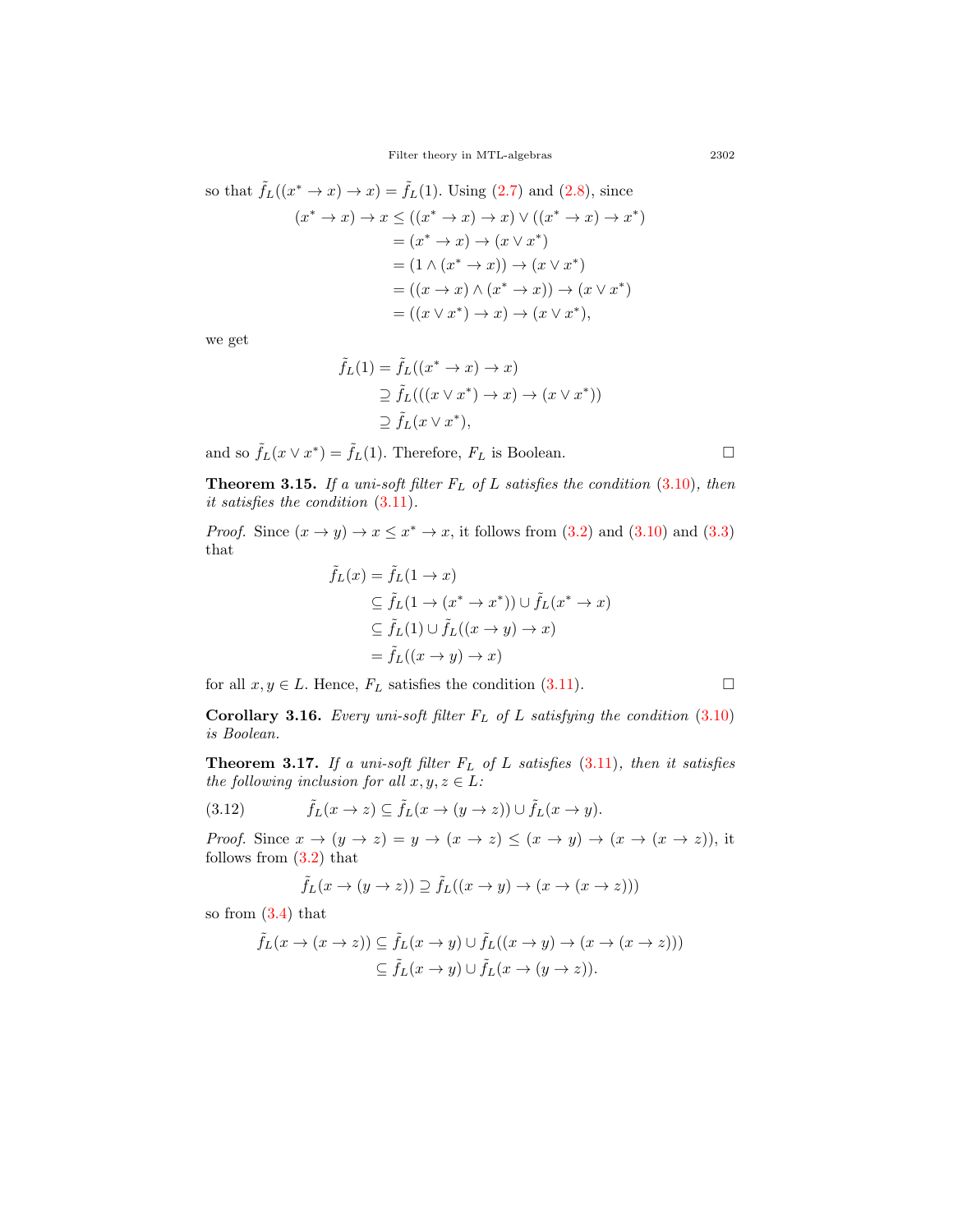Since

$$
x \to (x \to z) \leq x \to (((x \to z) \to z) \to z) = ((x \to z) \to z) \to (x \to z),
$$

we have

$$
\tilde{f}_L(x \to z) \subseteq \tilde{f}_L(((x \to z) \to z) \to (x \to z))
$$
  

$$
\subseteq \tilde{f}_L(x \to (x \to z))
$$
  

$$
\subseteq \tilde{f}_L(x \to y) \cup \tilde{f}_L(x \to (y \to z))
$$

by using  $(3.2)$  $(3.2)$  and  $(3.11)$ . This completes the proof. □

**Corollary 3.18.** *Every uni-soft filter F<sup>L</sup> of L satisfying the condition* ([3.10](#page-8-1)) *satisfies the condition* [\(3.12\)](#page-10-0)*.*

<span id="page-11-3"></span>**Theorem 3.19.** *Every Boolean uni-soft filter F<sup>L</sup> of L satisfies the following inclusion:*

(3.13) 
$$
(\forall x, y, z \in L) \left( \tilde{f}_L(x \to z) \subseteq \tilde{f}_L(x \to (y \to z)) \cup \tilde{f}_L(x \to y) \right).
$$

*Proof.* Note that  $x \to (y \to z) = y \to (x \to z) \le (x \to y) \to (x \to (x \to z))$ and

$$
x \to (x \to z) \leq x \to (((x \to z) \to z) \to z) = ((x \to z) \to z) \to (x \to z),
$$

for all  $x, y, z \in L$ . It follows from  $(3.2), (3.4),$  $(3.2), (3.4),$  $(3.2), (3.4),$  $(3.2), (3.4),$  and Propositions [3.13](#page-8-2) and [3.15](#page-10-1) that

$$
\tilde{f}_L(x \to z) \subseteq \tilde{f}_L(((x \to z) \to z) \to (x \to z))
$$
  
\n
$$
\subseteq \tilde{f}_L(x \to (x \to z))
$$
  
\n
$$
\subseteq \tilde{f}_L(x \to y) \cup \tilde{f}_L((x \to y) \to (x \to (x \to z)))
$$
  
\n
$$
\subseteq \tilde{f}_L(x \to y) \cup \tilde{f}_L(x \to (y \to z)),
$$

for all  $x, y, z \in L$ . This completes the proof. □

Combining Theorems [3.13,](#page-8-2) [3.14](#page-9-1) and [3.15](#page-10-1), we have a characterization of a Boolean uni-soft filter.

<span id="page-11-0"></span>**Theorem 3.20.** *Let F<sup>L</sup> be a uni-soft filter of L. Then the following assertions are equivalent:*

- (1) *F<sup>L</sup> is Boolean.*
- (2)  $F_L$  *satisfies the condition* ([3.10\)](#page-8-1).
- (3)  $F_L$  *satisfies the condition* ([3.11\)](#page-9-0).

<span id="page-11-2"></span>**Theorem 3.21.** *Every Boolean uni-soft filter F<sup>L</sup> of L satisfies:*

<span id="page-11-1"></span>(3.14) 
$$
(\forall x, y \in L) \left( \tilde{f}_L(x \to y) \supseteq \tilde{f}_L(((y \to x) \to x) \to y) \right).
$$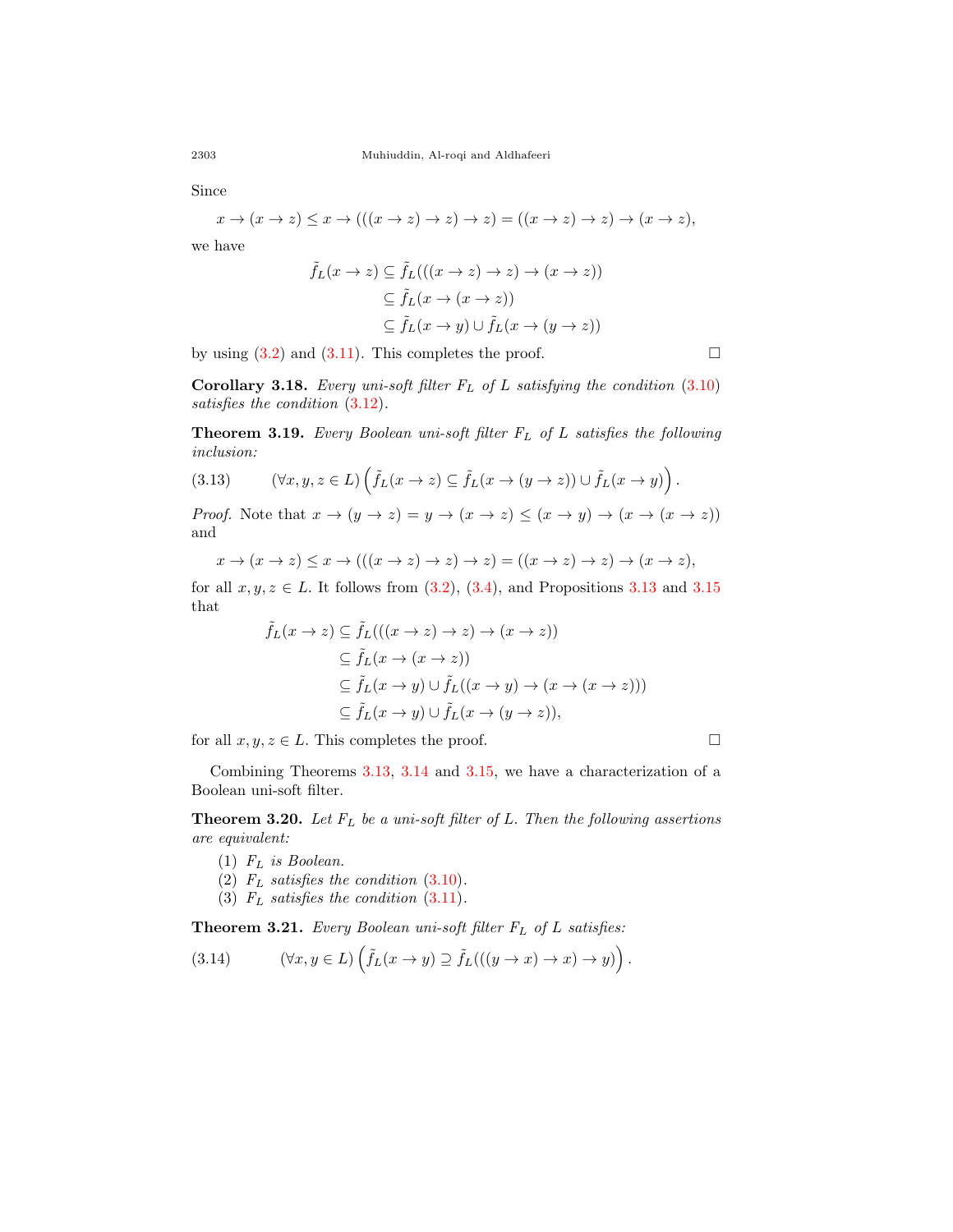<span id="page-12-0"></span>*Proof.* Let *F<sup>L</sup>* be a Boolean uni-soft filter of *L.* Since  $y \leq ((y \to x) \to x) \to y$ , we have (3.15)  $((y \rightarrow x) \rightarrow x) \rightarrow y) \rightarrow x \leq y \rightarrow x$ by  $(2.6)$  $(2.6)$ . Using  $(2.4)$  $(2.4)$  $(2.4)$ ,  $(2.5)$  $(2.5)$ ,  $(2.6)$  and  $(3.15)$ , we get  $x \rightarrow y \leq ((y \rightarrow x) \rightarrow x) \rightarrow ((y \rightarrow x) \rightarrow y)$  $=(y \rightarrow x) \rightarrow (((y \rightarrow x) \rightarrow x) \rightarrow y)$  $\le$  (((((y → x) → x) → y) → x) → (((y → x) → x) → y)

and so

$$
\tilde{f}_L(((y \to x) \to x) \to y) \subseteq \tilde{f}_L(((y \to x) \to x) \to y) \to x)
$$

$$
\to (((y \to x) \to x) \to y))
$$

$$
\subseteq \tilde{f}_L(x \to y)
$$

for all  $x, y \in L$  by Theorem [3.20](#page-11-0)(3) and ([3.2](#page-4-0)).

**Theorem 3.22.** *A uni-soft filter F<sup>L</sup> of L is Boolean if and only if it satisfies* ([3.14\)](#page-11-1) *and*

<span id="page-12-1"></span>(3.16) 
$$
(\forall x, y \in L) \left( \tilde{f}_L((x \odot x) \to y) \supseteq \tilde{f}_L(x \to y) \right).
$$

*Proof.* Assume that  $F_L$  is a Boolean uni-soft filter of *L*. Then  $f_L$  satisfies the condition  $(3.14)$  $(3.14)$  (see Theorem [3.21](#page-11-2)). The condition  $(3.16)$  follows from Theorems [3.19](#page-11-3) and [3.10](#page-7-1).

Conversely, let  $F_L$  be a uni-soft filter of  $L$  that satisfies two conditions  $(3.14)$  $(3.14)$  $(3.14)$ and [\(3.16](#page-12-1)). Since

$$
(x \to y) \to x \le ((x \to y) \odot (x \to y)) \to y
$$

for all  $x, y \in L$ , it follows from  $(3.2)$  $(3.2)$  $(3.2)$  and  $(3.16)$  $(3.16)$  that

<span id="page-12-2"></span>(3.17)  $\tilde{f}_L((x \to y) \to x) \supset \tilde{f}_L((x \to y) \odot (x \to y)) \to y) \supset \tilde{f}_L((x \to y) \to y)$ 

for all  $x, y \in L$ . Note that

$$
((x \to (x \to y)) \to (x \to y)) \to x \le ((x \to y) \to y) \to x
$$

for all  $x, y \in L$ . Hence

<span id="page-12-3"></span>(3.18) 
$$
\tilde{f}_L((x \to y) \to x) \supseteq \tilde{f}_L(((x \to (x \to y)) \to (x \to y)) \to x)
$$

$$
\supseteq \tilde{f}_L(((x \to y) \to y) \to x)
$$

for all  $x, y \in L$  by ([3.14](#page-11-1)) and ([3.2](#page-4-0)). Since  $F_L$  is a uni-soft filter of *L*, it follows from ([3.17](#page-12-2)), [\(3.18\)](#page-12-3) and [\(3.4\)](#page-4-1) that

$$
\tilde{f}_L((x \to y) \to x) \supseteq \tilde{f}_L(((x \to y) \to y) \to x) \cup \tilde{f}_L((x \to y) \to y) \supseteq \tilde{f}_L(x)
$$

for all  $x, y \in L$ . We conclude from Theorem [3.14](#page-9-1) that  $F_L$  is a Boolean uni-soft filter of  $L$ .

$$
\Box
$$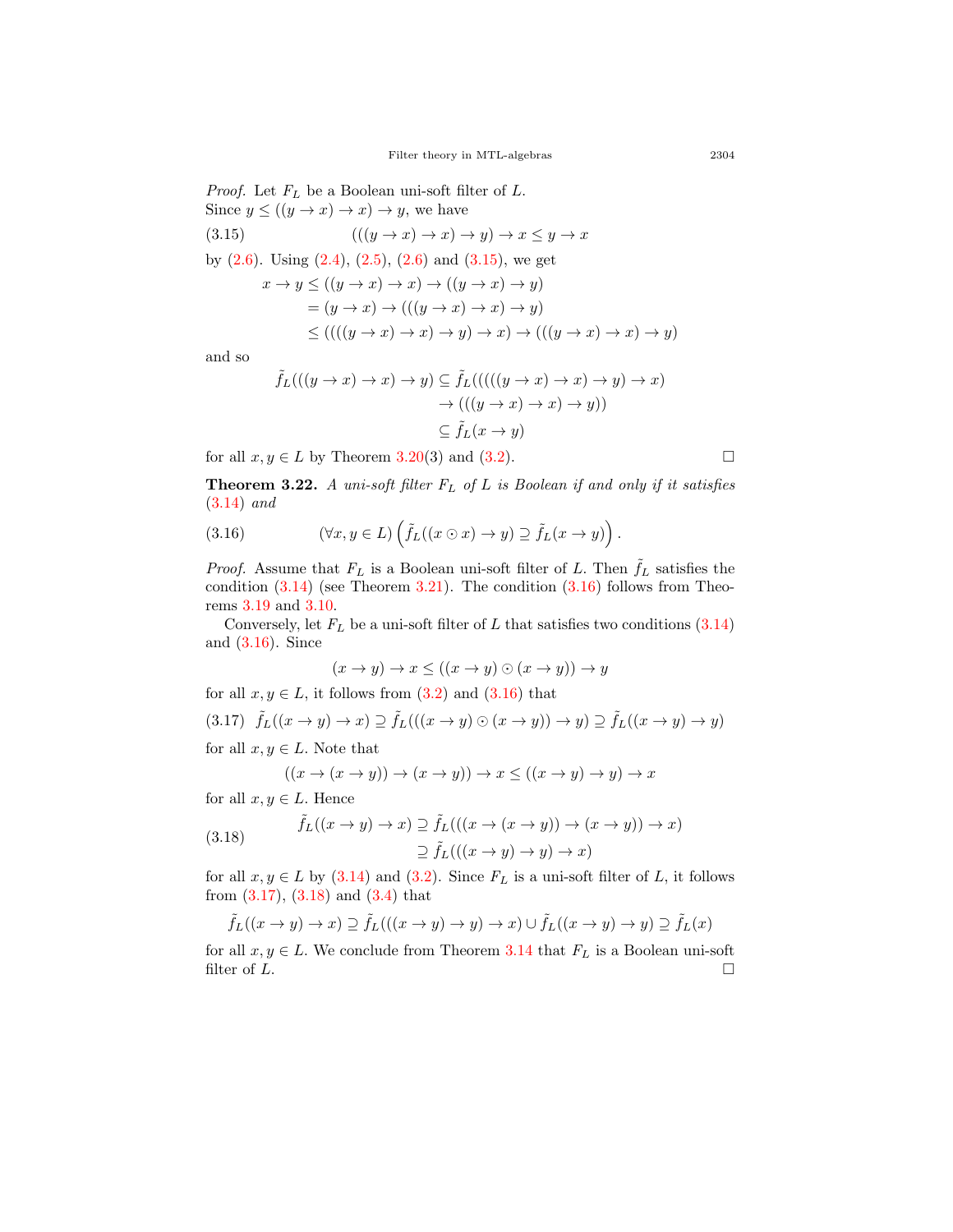**Theorem 3.23** (Condensational property for Boolean uni-soft filter)**.** *Let F<sup>L</sup> and*  $G_L$  *be two uni-soft filters of L such that*  $\tilde{f}_L(1) = \tilde{g}_L(1)$  *and*  $\tilde{f}_L(x) \supseteq \tilde{g}_L(x)$ *for all*  $x \in L$ *. If*  $F_L$  *is Boolean, then so is*  $G_L$ *.* 

*Proof.* Assume that  $F_L$  is a Boolean uni-soft filter of *L*. Then  $\tilde{f}_L(x \vee x^*) = \tilde{f}_L(1)$ for all  $x \in L$ . It follows from the hypothesis that

<span id="page-13-2"></span>(3.19) 
$$
\tilde{g}_L(x \vee x^*) \subseteq \tilde{f}_L(x \vee x^*) = \tilde{f}_L(1) = \tilde{g}_L(1).
$$

Combining ([3.19\)](#page-13-2) and ([3.3](#page-4-1)), we have  $\tilde{g}_L(x \vee x^*) = \tilde{g}_L(1)$  for all  $x \in L$ . Hence  $G_L$  is a Boolean uni-soft filter of *L*.

### 4. **Applications**

Soft set theory, introduced by Molodtsov [\[7](#page-14-2)], is an important mathematical tool to deal with uncertainties, fuzzy or vague objects; and has vast applications in real life situations. Several possible applications of soft set theory in various directions are given in [[7\]](#page-14-2).

In this paper, we presented an application of soft set theory in an algebraic structure, called an MTL-algebra. In fact, using the notion of uni-soft property, we introduced the notion of (Boolean) uni-soft filters in MTL-algebras, and investigated on several properties of them. Moreover, we discussed on characterizations of (Boolean) uni-soft filters, and provided a necessary and sufficient condition for a uni-soft filter to be Boolean. We also established the condensational property for a Boolean uni-soft filter.

We hope that this work will provide a deep impact on the upcoming research in this field and other soft algebraic studies to open up new horizons of interest and innovations. Indeed, this work may serve as a foundation for further study of soft MTL-algebras. To extend these results, one can further study the union soft substructures of different algebras such as hemirings, R0-algerbas, hyperalgebras and other mathematical branches. One may also apply this concept to study some applications in many fields like decision making, knowledge base systems, data analysis, etc.

### **Acknowledgements**

The authors are grateful to the anonymous referee(s) for carefully checking the details and for helpful comments that improved the presentation of this paper.

#### **REFERENCES**

- <span id="page-13-1"></span>[1] N. Çağman, F. Çitak and S. Enginoğlu, Soft set theory and uni-int decision making, *Eur. J. Oper. Res.* **207** (2010) 848–855.
- <span id="page-13-0"></span>[2] D. Chen, E.C.C. Tsang, D.S. Yeung and X. Wang, The parametrization reduction of soft sets and its applications, *Comput. Math. Appl.* **49** (2005) 757–763.